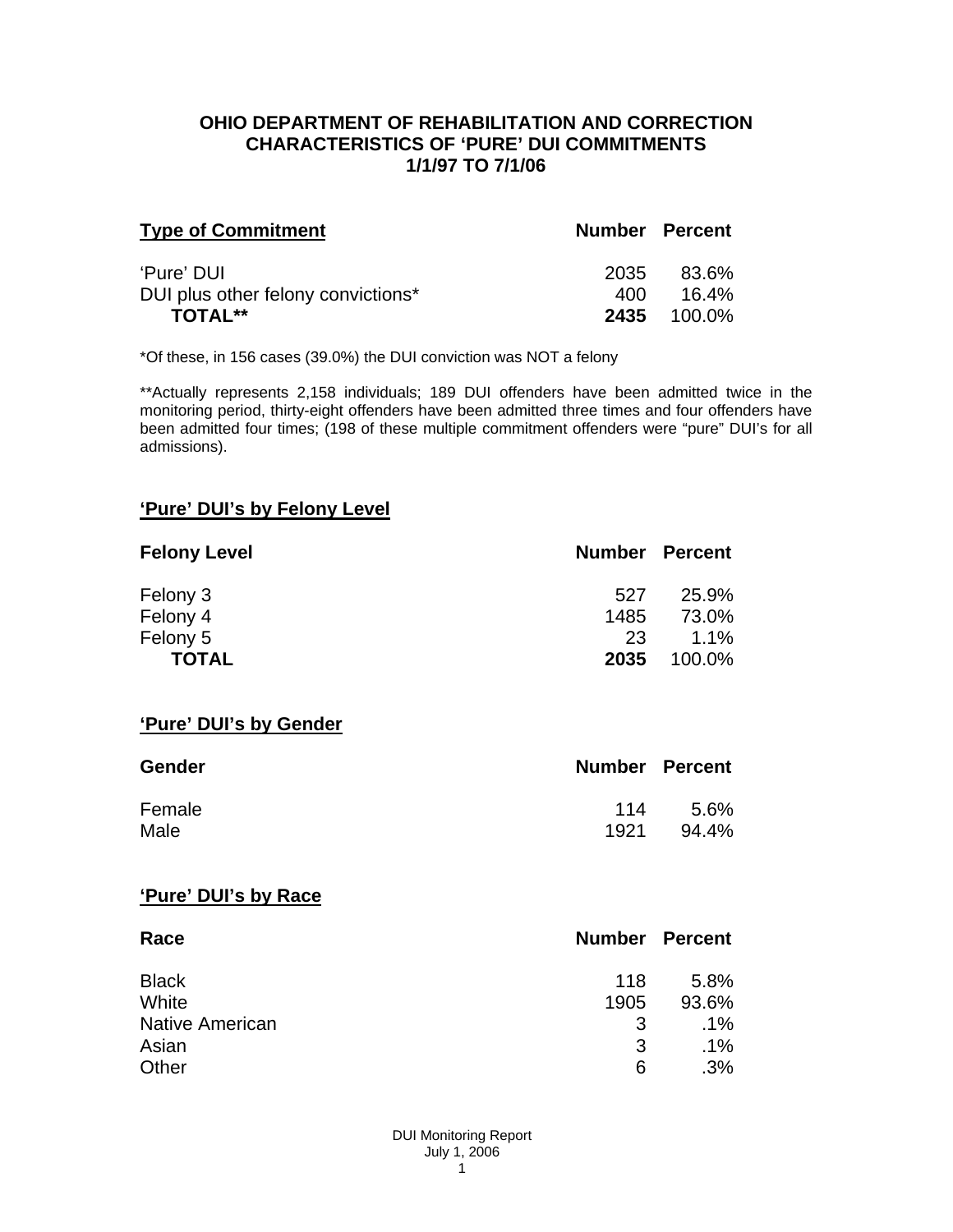# **'Pure' DUI's by Age at Commitment**

| <b>Age at Commitment</b> | <b>Number</b> | <b>Percent</b> |
|--------------------------|---------------|----------------|
| 25 and under             | 101           | 5.0%           |
| 26 to 30                 | 255           | 12.5%          |
| 31 to 35                 | 369           | 18.1%          |
| 36 to 40                 | 457           | 22.5%          |
| 41 to 45                 | 465           | 22.9%          |
| 46 to 50                 | 243           | 11.9%          |
| Over 50                  | 145           | 7.1%           |

| Range = $19$ to $77$ | Median = $39$ |  |
|----------------------|---------------|--|
| Mean $= 38.7$        | Mode $= 38$   |  |

# **'Pure' DUI'S by Security Classification**

| <b>Security Level</b>                | <b>Number Percent</b> |        |
|--------------------------------------|-----------------------|--------|
| Level 1-A                            | 158                   | 7.8%   |
| Level 1-B                            | 1535                  | 75.4%  |
| Level 2                              | 227                   | 11.2%  |
| Level 3*                             | 114                   | 5.6%   |
| Level 4-B                            |                       | $.0\%$ |
| *Includes inmates still in reception |                       |        |

# **'Pure' DUI's by County of Commitment**

| <b>County of Commitment</b> | <b>Number</b> | <b>Percent</b> |
|-----------------------------|---------------|----------------|
| Cuyahoga                    | 167           | 8.2%           |
| Summit                      | 151           | 7.4%           |
| <b>Stark</b>                | 138           | 6.8%           |
| Hamilton                    | 118           | 5.8%           |
| Franklin                    | 98            | 4.8%           |
| <b>Butler</b>               | 92            | 4.5%           |
| Lorain                      | 87            | 4.3%           |
| Clermont                    | 81            | 4.0%           |
| Lake                        | 66            | 3.2%           |
| Portage                     | 57            | 2.8%           |
| Warren                      | 55            | 2.7%           |
| <b>All Other Counties</b>   | 925           | 45.5%          |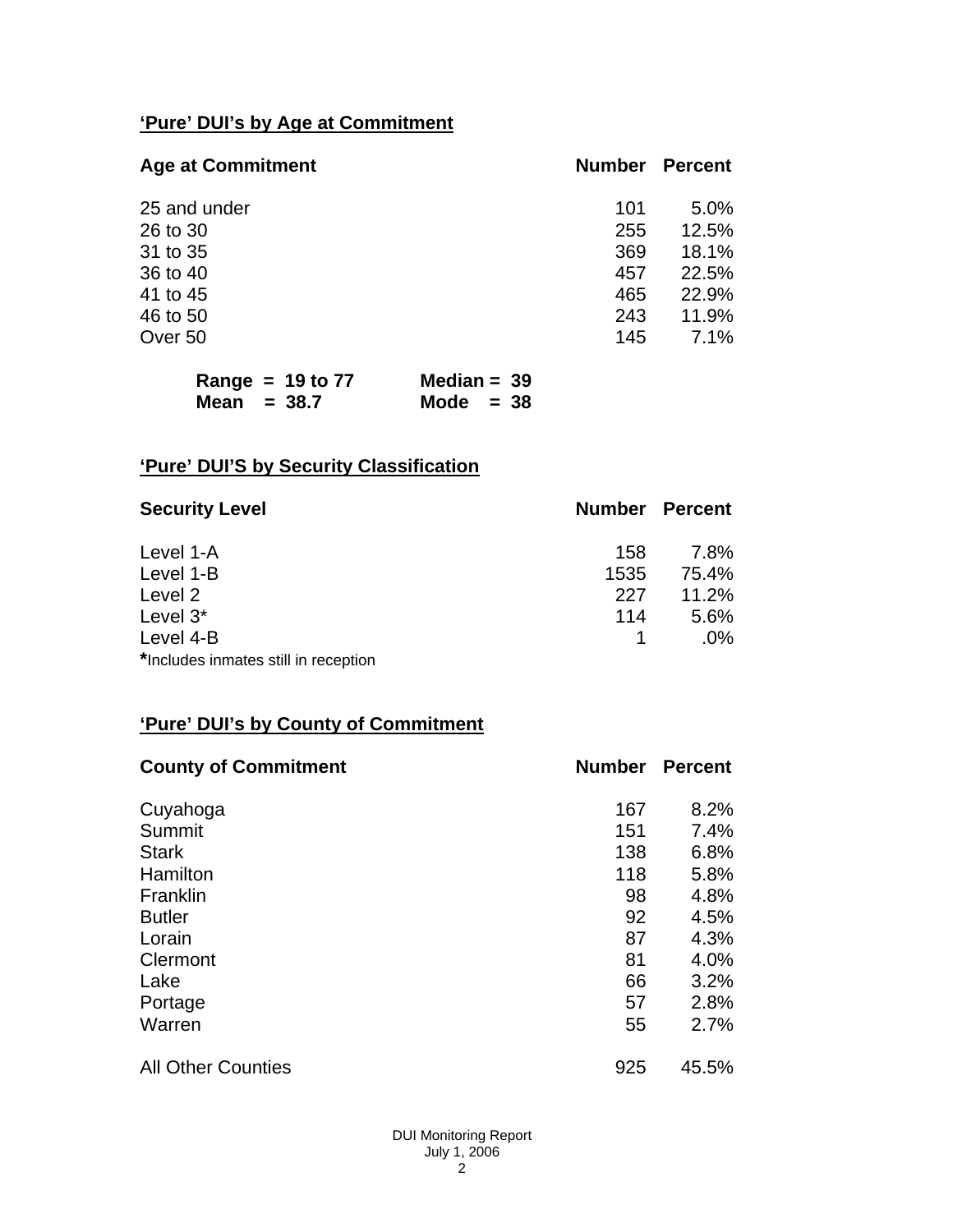# **'Pure' DUI's by Current Status**

| <b>Current Status</b>                  | <b>Number</b> | <b>Percent</b> |
|----------------------------------------|---------------|----------------|
| <b>Currently Incarcerated</b>          | 444           | 21.8%          |
| <b>Judicial Release</b>                | 315           | 15.5%          |
| <b>Released under PRC</b>              | 730           | 35.9%          |
| Released to Appeal Bond                | 5             | $.2\%$         |
| <b>Furlough (Transitional Control)</b> | 70            | 3.4%           |
| <b>Vacated Sentence</b>                | 10            | .5%            |
| <b>Court Order</b>                     | 10            | .5%            |
| Death of Inmate                        | 14            | $.7\%$         |
| Released at Expiration of Prison Term* | 436           | 21.4%          |

\*Released without post-release control; of the 663 releases since January 2004, 349 were expiration of prison term (52.6%), compared with 135 inmates released onto PRC (which included one hundred males who successfully completed the DUI IPP sentence reduction program, six females who successfully completed the Camp Meridian IPP program and two females who completed the ORW education intensive program).

# **'Pure' DUI's by Length of Sentence (in months)**

| <b>Length of Sentence</b>           | <b>Number Percent</b> |       |
|-------------------------------------|-----------------------|-------|
| Two Months (mandatory sentence)     | 44                    | 2.2%  |
| Three to Six Months                 | 258                   | 12.7% |
| Seven to Eleven Months              | 198                   | 9.7%  |
| <b>Twelve Months</b>                | 543                   | 26.8% |
| Thirteen to Seventeen Months        | 190                   | 9.4%  |
| <b>Eighteen Months</b>              | 160                   | 7.9%  |
| Nineteen to Twenty-four Months      | 287                   | 14.2% |
| <b>Twenty-five to Thirty Months</b> | 137                   | 6.8%  |
| Thirty-one to Thirty-five Months    | 0                     |       |
| <b>Thirty-six Months</b>            | 116                   | 5.7%  |
| Forty-eight to Fifty-nine Months    | 68                    | 3.4%  |
| <b>Sixty Months or more</b>         | 25                    | 1.2%  |
| <b>Mode</b><br>$= 12$ months        |                       |       |

 **Median = 12 months Mean = 17.6 months**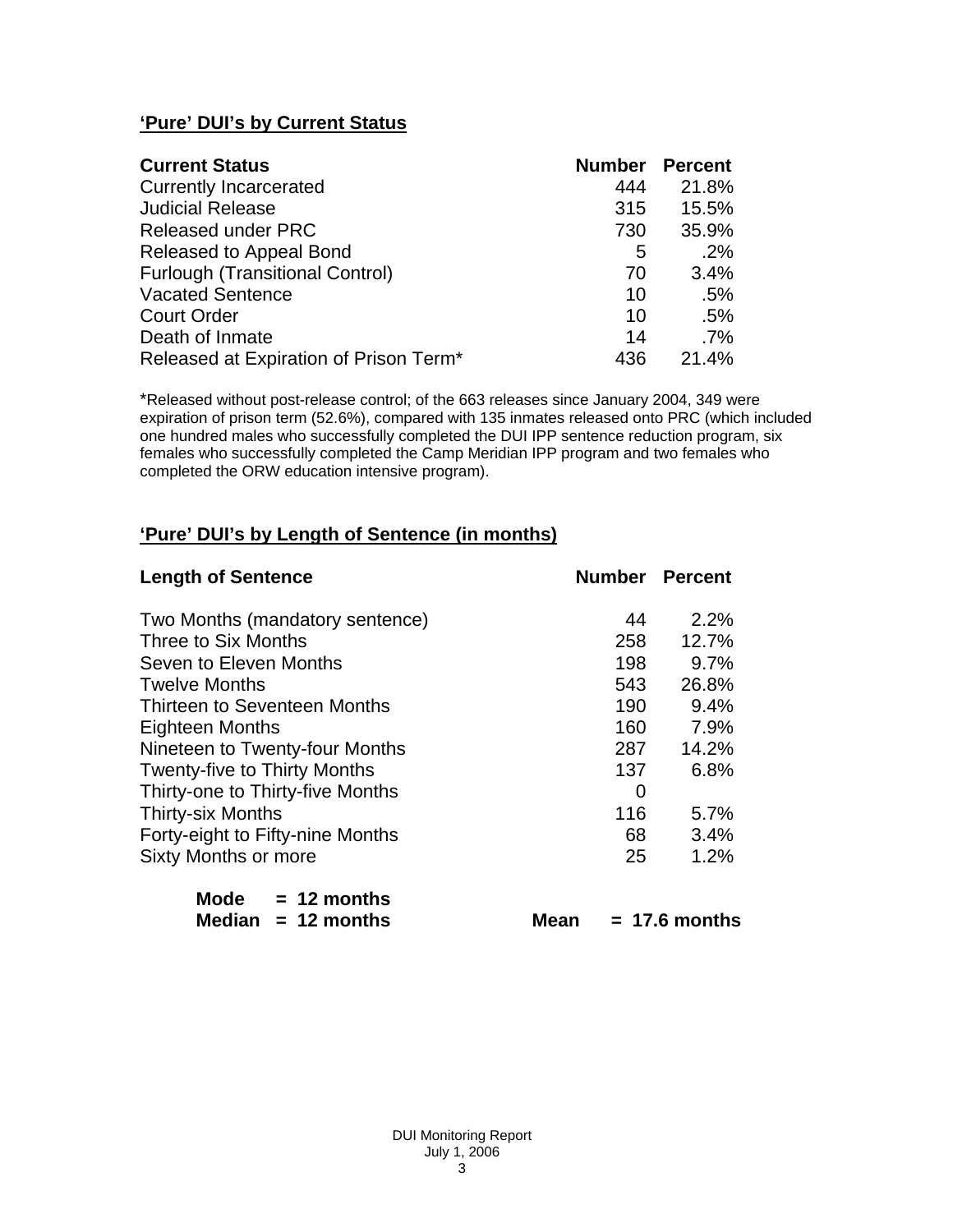# **'Pure' DUI's by Number of Prior Incarcerations**

| <b>Number of Prior Incarcerations</b> | Number Percent |               |
|---------------------------------------|----------------|---------------|
| None                                  | 1206.          | 59.3%         |
| One                                   | 469            | 23.0%         |
| Two                                   | 215            | 10.6%         |
| Three or more                         |                | $145$ $7.1\%$ |

### **'Pure' DUI's Currently Incarcerated by Parent Institution\* (7/1/06)**

| <b>Institution</b>                                    | <b>Number</b>  | <b>Percent</b> | # in<br>Camp |
|-------------------------------------------------------|----------------|----------------|--------------|
| <b>Allen Correctional Institution</b>                 | 10             | 2.2%           |              |
| <b>Belmont Correctional Institution</b>               | 20             | 4.5%           | 9            |
| <b>Chillicothe Correctional Institution</b>           | 15             | 3.4%           |              |
| <b>Corrections Reception Center</b>                   | 27             | 6.1%           |              |
| Dayton Correctional Institution                       | 3              | .7%            |              |
| <b>Franklin Pre-Release Center</b>                    | $\overline{2}$ | .5%            |              |
| <b>Grafton Correctional Institution</b>               | 8              | 1.8%           |              |
| <b>Hocking Correctional Institution</b>               | 8              | 1.8%           |              |
| <b>Lake Erie Correctional Institution</b>             | 11             | 2.5%           |              |
| <b>Lebanon Correctional Institution</b>               | 1              | .2%            |              |
| <b>London Correctional Institution</b>                | 29             | 6.5%           | 8            |
| <b>Lorain Correctional Institution</b>                | 10             | 2.3%           |              |
| <b>Madison Correctional Institution</b>               | $\overline{7}$ | 1.6%           |              |
| <b>Mansfield Correctional Institution</b>             | 6              | 1.3%           | 1            |
| <b>Marion Correctional Institution</b>                | $\overline{7}$ | 1.6%           | 3            |
| <b>Noble Correctional Institution</b>                 | 26             | 5.9%           |              |
| <b>North Central Correctional Institution</b>         | 9              | 2.0%           |              |
| <b>North Coast Correctional Treatment Facility</b>    | 148            | 33.4%          | $21**$       |
| Northeast Pre-Release Center                          | 5              | 1.1%           |              |
| <b>Oakwood Correctional Facility</b>                  | $\overline{2}$ | .5%            |              |
| Ohio Reformatory for Women                            | 18             | 4.0%           | $1***$       |
| <b>Ohio State Penitentiary</b>                        | 3              | .7%            | 3            |
| <b>Pickaway Correctional Institution</b>              | 51             | 11.5%          |              |
| <b>Richland Correctional Institution</b>              | 6              | 1.4%           |              |
| <b>Ross Correctional Institution</b>                  | 5              | 1.1%           | 5            |
| Southeastern Correctional Institution                 | $\overline{2}$ | .5%            |              |
| Southern Ohio Correctional Facility                   | $\overline{1}$ | .2%            |              |
| <b>Toledo Correctional Institution</b>                | $\overline{c}$ | .5%            | 2            |
| <b>Trumbull Correctional Institution</b><br>$N = 434$ | $\overline{2}$ | .5%            | $3***$       |

\*Includes inmates out to court

\*\*In DUI IPP program at NCCTF

\*\*\*Female; the female at ORW is participating in the Community Service Intensive Program.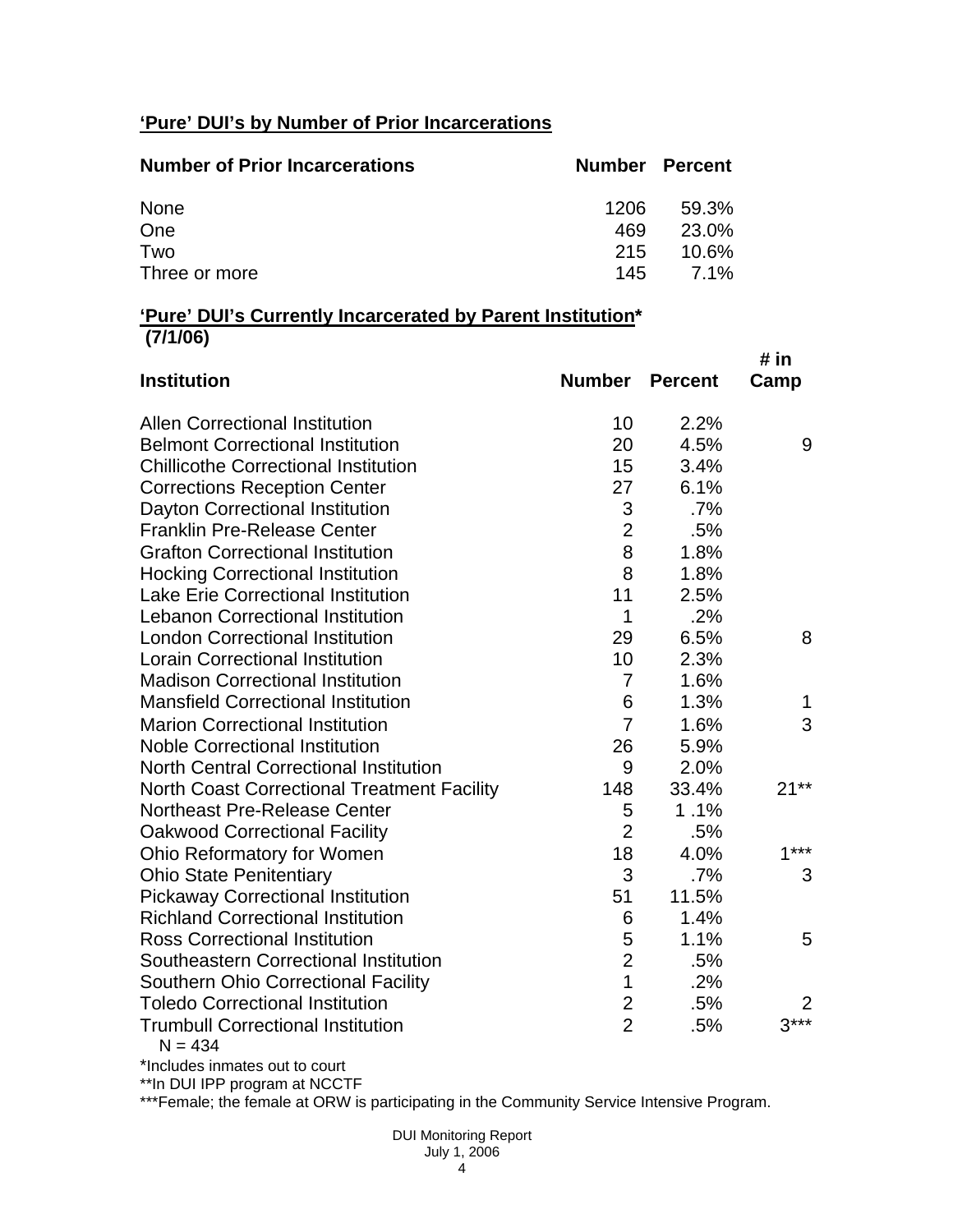# **'PURE' DUI OFFENDERS COMPARISON OF SELECTED RELEASE TYPES DEMOGRAPHICS AND TIME SERVED/TIME SAVED VARIABLES 7/1/06**

|                                                                         | <b>Release Types</b>        |                       |                                         |                                       |                            |                          |                                                     |                                                        |  |
|-------------------------------------------------------------------------|-----------------------------|-----------------------|-----------------------------------------|---------------------------------------|----------------------------|--------------------------|-----------------------------------------------------|--------------------------------------------------------|--|
| <b>Variables</b>                                                        | Post-<br>Release<br>Control |                       | IPP with<br>Post-<br>Release<br>Control |                                       | <b>Judicial</b><br>Release |                          | Expiration<br>of Sentence<br>with No<br>Supervision |                                                        |  |
|                                                                         | N                           | $\%$ *                | $\mathsf{N}$                            | $\%$ *                                | N                          | $\%$ *                   | N                                                   | $%^*$                                                  |  |
| <b>TOTAL</b>                                                            | 429                         |                       | 291                                     |                                       | 315                        |                          | 436                                                 |                                                        |  |
| Race:<br>White<br>African-American<br>Native American<br>Asian<br>Other | 407<br>20<br>$\overline{2}$ | 94.9<br>4.7<br>$.5\,$ | 276<br>12<br>1<br>$\overline{2}$        | 94.8<br>4.1<br>$\cdot$ 3<br>$\cdot$ 7 | 295<br>19<br>$\mathbf{1}$  | 93.7<br>6.0<br>$\cdot$ 3 | 404<br>28<br>1<br>1<br>$\overline{2}$               | 92.7<br>6.4<br>$\cdot$ .2<br>$\overline{.2}$<br>$.5\,$ |  |
| Gender:<br>Male<br>Female                                               | 413<br>16                   | 96.3<br>3.7           | 291                                     | 100.0                                 | 285<br>30                  | 90.5<br>9.5              | 408<br>28                                           | 93.6<br>6.4                                            |  |
| Age:<br>Mean<br>Median<br>Mode                                          | 37.6<br>37.0<br>36.0***     |                       | 38.4<br>39.0<br>42.0                    |                                       | 37.6<br>37.0<br>38.0       |                          | 38.7<br>39.0<br>44.0                                |                                                        |  |
| <b>Commitment County:</b><br>Major Urban**<br><b>All Others</b>         | 193<br>236                  | 45.0<br>55.0          | 93<br>198                               | 31.8<br>68.2                          | 101<br>214                 | 32.1<br>67.9             | 160<br>276                                          | 36.7<br>63.3                                           |  |

\*Column totals = 100%

\*\*Cuyahoga, Franklin, Hamilton, Lucas, Montgomery, Stark and Summit

\*\*\*Multiple modes; lowest value is shown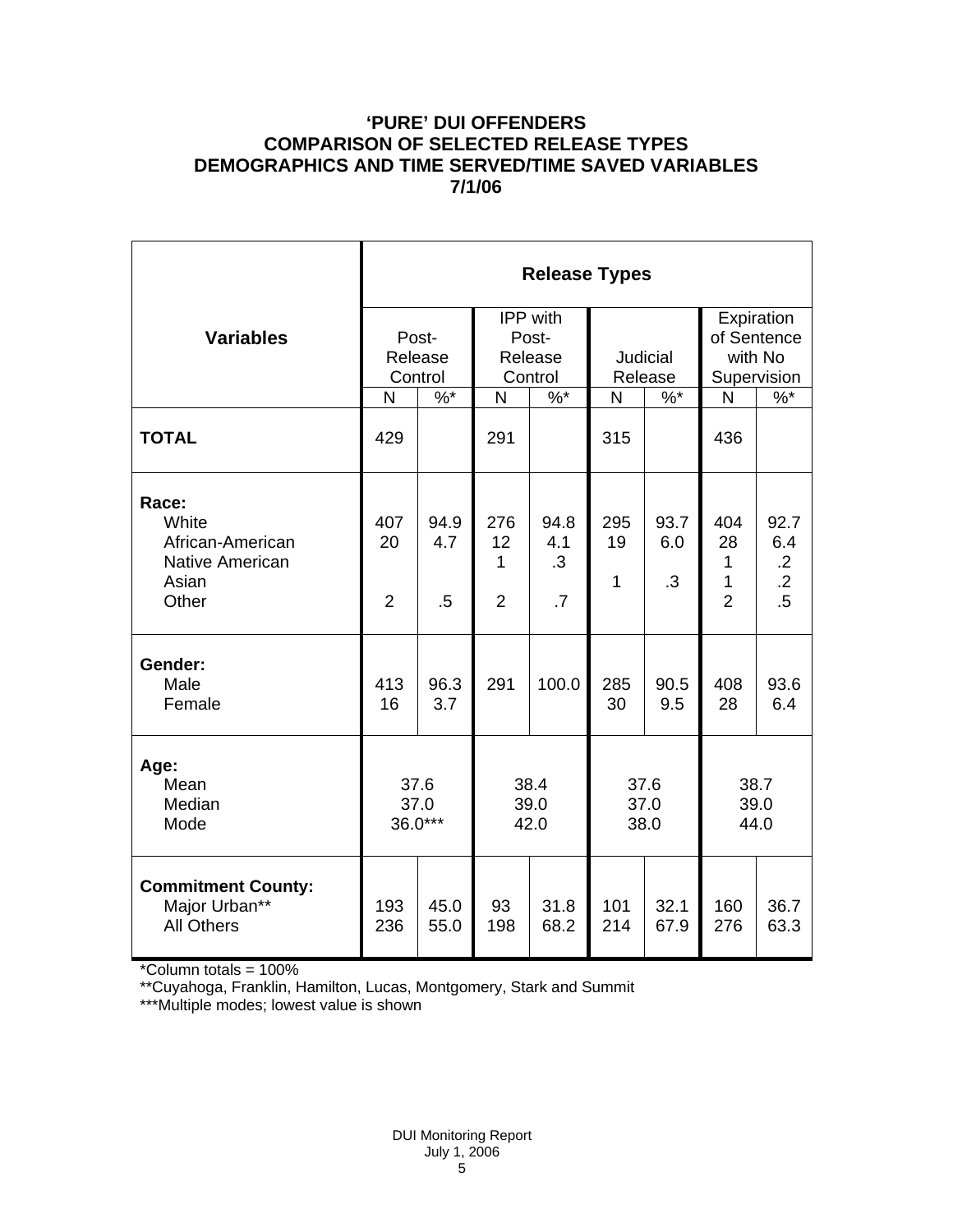|                                                                                       | <b>Release Types</b>        |              |                             |               |                     |              |                      |               |  |
|---------------------------------------------------------------------------------------|-----------------------------|--------------|-----------------------------|---------------|---------------------|--------------|----------------------|---------------|--|
|                                                                                       | Post-<br>Release<br>Control |              |                             | IPP with      |                     |              |                      | Expiration of |  |
| <b>Variables</b>                                                                      |                             |              | Post-<br>Release<br>Control |               | Judicial<br>Release |              | Sentence<br>(with No |               |  |
|                                                                                       |                             |              |                             |               |                     |              |                      |               |  |
|                                                                                       |                             |              |                             |               |                     |              | Supervision)         |               |  |
|                                                                                       | N                           | $\%$ *       | N                           | $\frac{9}{6}$ | N                   | $\%$ *       | N                    | $\frac{9}{6}$ |  |
| <b>Sentence Length</b><br>(Months):                                                   |                             |              |                             |               |                     |              |                      |               |  |
| Mean                                                                                  | 11.4                        |              | 19.2                        |               | 19.0                |              | 13.8                 |               |  |
| Median                                                                                | 12.0                        |              | 17.0                        |               | 17.0                |              | 12.0                 |               |  |
| Mode                                                                                  | 12.0                        |              | 12.0                        |               | 12.0                |              | 12.0                 |               |  |
| <b>Number of Priors:</b>                                                              |                             |              |                             |               |                     |              |                      |               |  |
| None<br>One                                                                           | 232<br>105                  | 54.1<br>24.5 | 188<br>73                   | 64.6<br>25.1  | 215<br>51           | 68.3<br>16.2 | 257<br>102           | 58.9<br>23.4  |  |
| Two                                                                                   | 45                          | 10.5         | 22                          | 7.6           | 29                  | 9.2          | 44                   | 10.1          |  |
| Three or More                                                                         | 47                          | 11.0         | 8                           | 2.7           | 20                  | 6.3          | 33                   | 7.6           |  |
| <b>Time Served (Months):</b>                                                          |                             |              |                             |               |                     |              |                      |               |  |
| Mean                                                                                  | 8.9                         |              | 6.6                         |               | 5.3                 |              | 10.6                 |               |  |
| Median                                                                                | 7.8                         |              | 5.3                         |               | 3.6                 |              | 8.4                  |               |  |
| Mode                                                                                  | $4.6**$                     |              | 5.7                         |               | $1.9**$             |              | 5.9                  |               |  |
| <b>Time Saved Through</b><br><b>Early Release (Months):</b><br>Mean<br>Median<br>Mode | N/A                         |              | 11.4<br>7.5<br>7.5          |               | 13.2<br>11.2<br>9.2 |              | N/A                  |               |  |

\*Column totals = 100%

\*\*Multiple modes; lowest value is shown